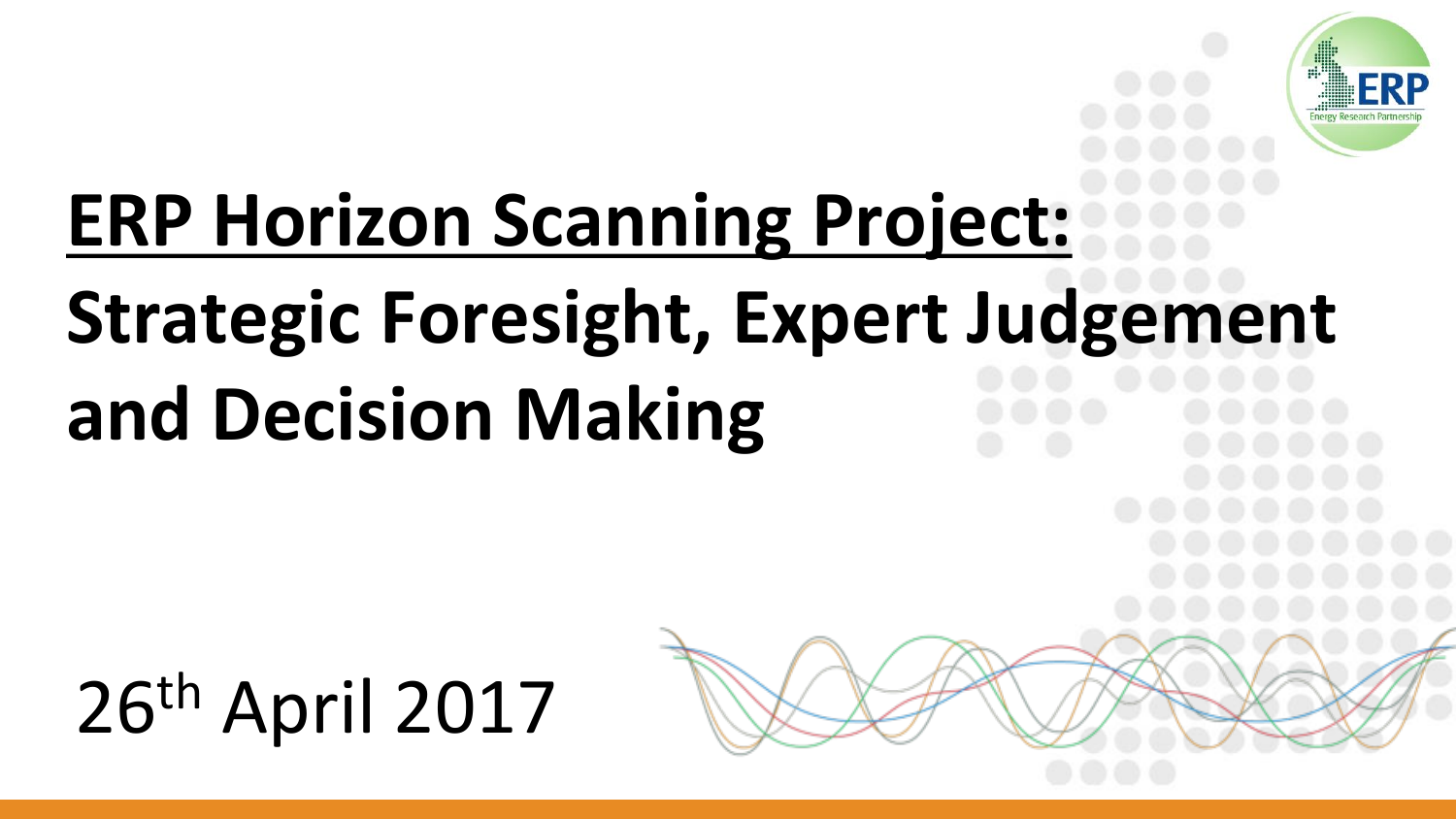### **Work in prediction is growing**

**The signal and the noise (Nate Silver)**

the signal and th and the noise and the noise and the noise and the noi why so many and predictions failbut some don't the and the noise and the noise and the nate silver noise and the ne



#### **Superforecasting**

**(Philip Tetlock & Dan Gardner)**

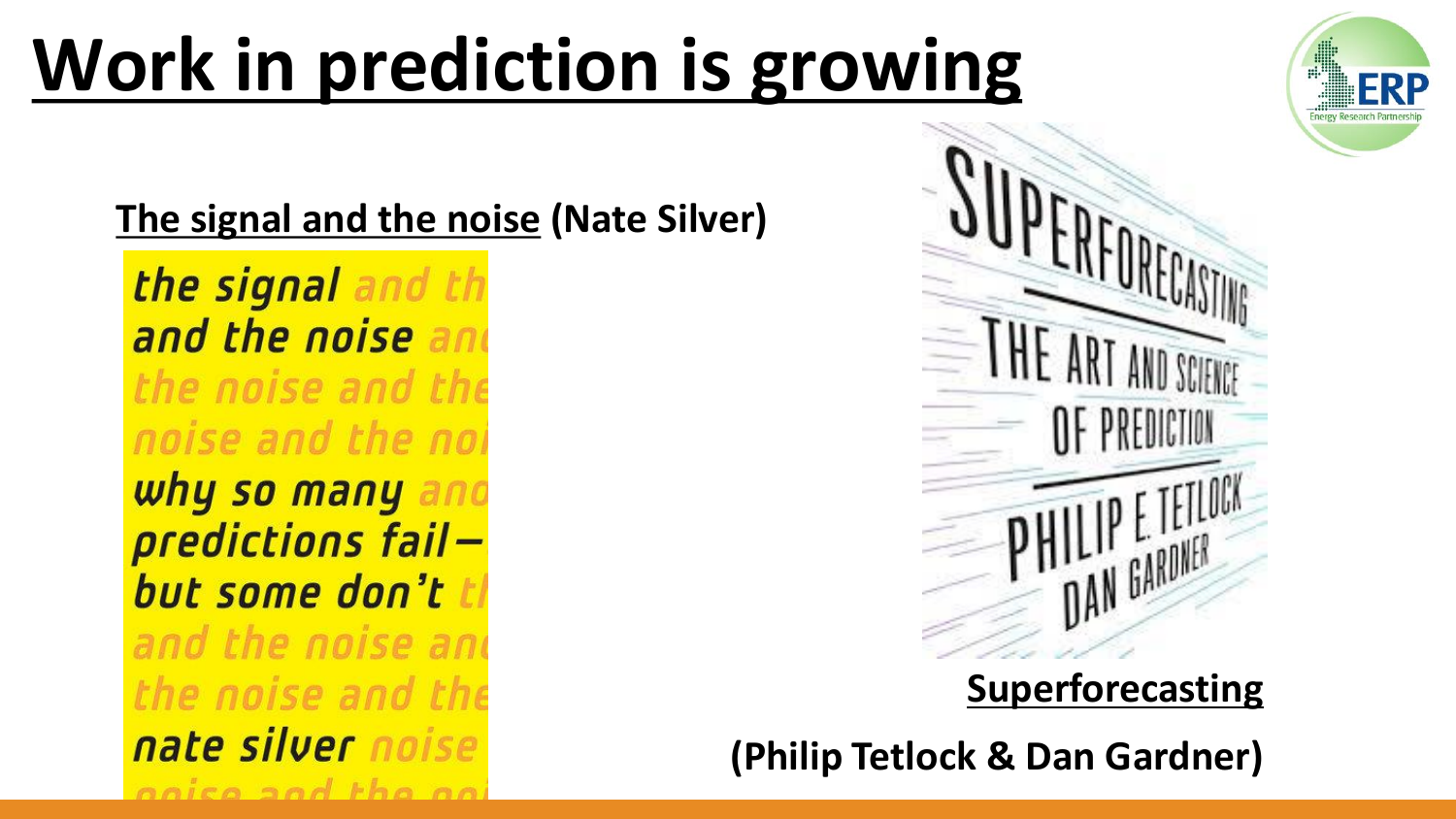## **ERP undertook horizon scanning**

- Two workshops:
	- 41 attendees from a variety of backgrounds
	- 4 different exercises
	- harvested over 550 ideas
- Outputs structured and condensed:
	- reduced to 35 themes
	- developed into a survey
- Questionnaire circulated within energy sector:
	- 74 responses
	- 12,950 data points

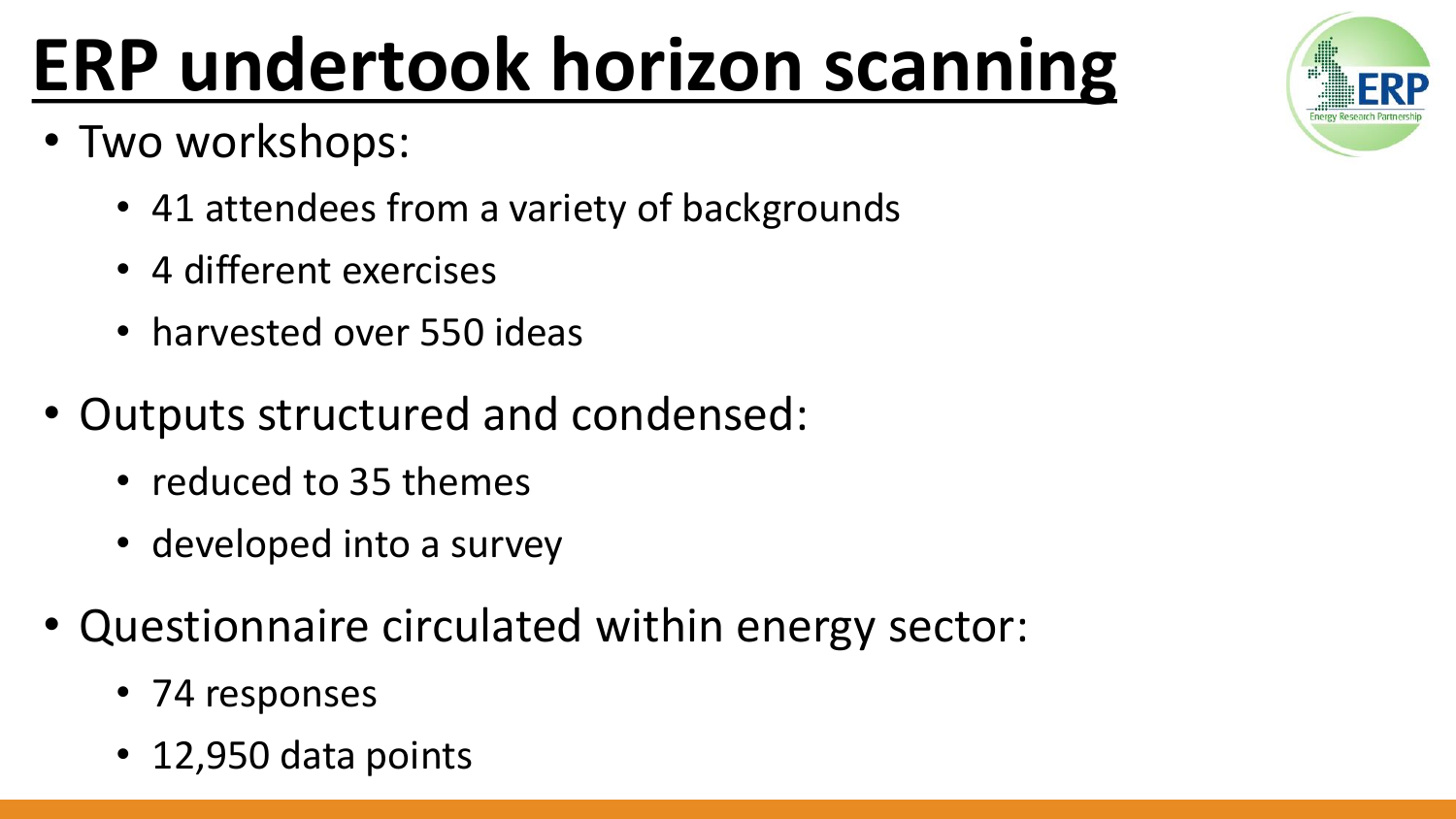### **Findings subject to ranges in views**



• General confidence that the energy system actors will be able to manage any future disruptive change.

• But, data is subject to substantial variability.

- Some variability is along age lines, e.g. <25yr-olds are:
	- more certain that drivers of change are occurring over shorter timeframes (<30 yrs)
	- more willing to foresee reasonable likelihood of disruption (i.e. actor not being able to cope with change to energy sector)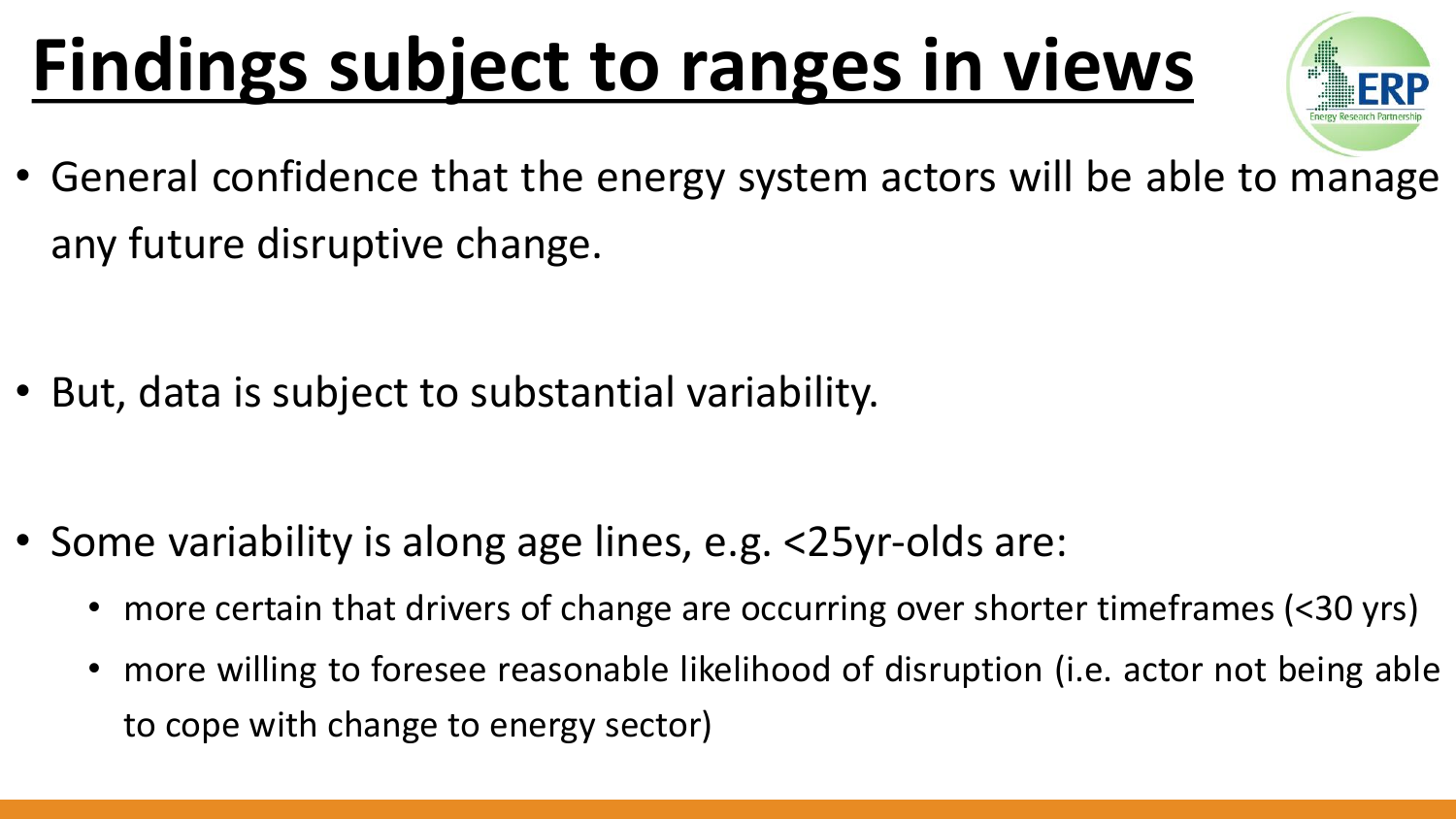### **Most futures studies see variability**

- First study in 1975 (technical estimates):
	- Experts used different methods to calculate estimates
	- True value lay outside the ranges of all experts
	- Experts were generally over confident
- Same results seen in many studies in many disciplines
	- e.g. Review of energy scenarios (Will McDowell, UCL)

#### • **Conclusions:**

- Averaging expert opinions does not converge on the truth
	- Whole groups can be biased
- Level of technical skill does not predict ones ability to make good judgements
	- The same expert will not always be reliable
	- No clear relationship between confidence and accuracy

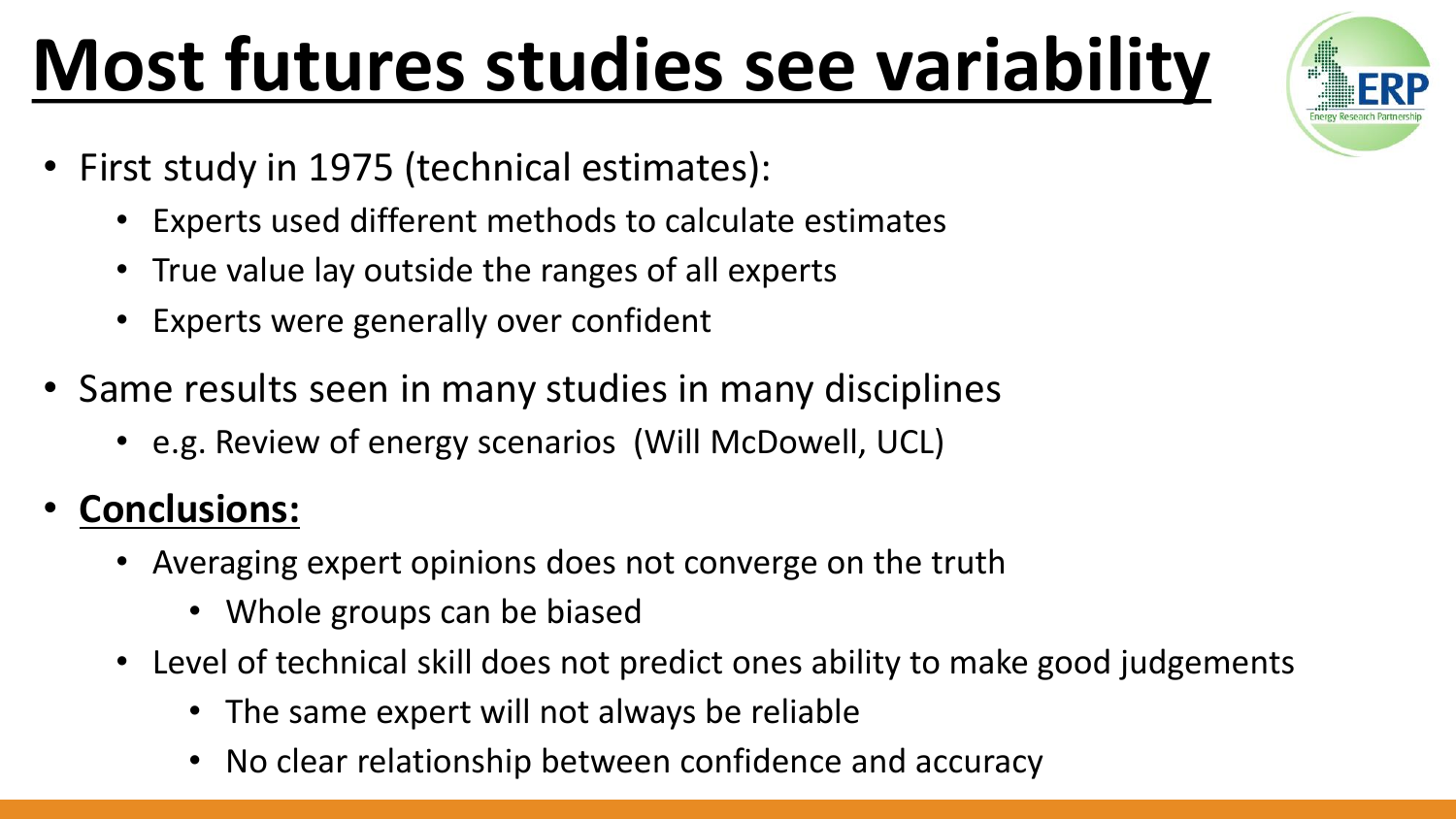## **But can variability be reduced?**



*- Philip Tetlock*

### *"How you think matters more than what you think"*

- More analysis does not necessarily mean better foresight/decisions
- Need better methods to turn foresight into outputs
- Training required for assessing technical estimates & predictions

#### **Foresight** Insight **Decision Implement Analyst Science and analysis Policy maker Conditioning thinking Decision maker**